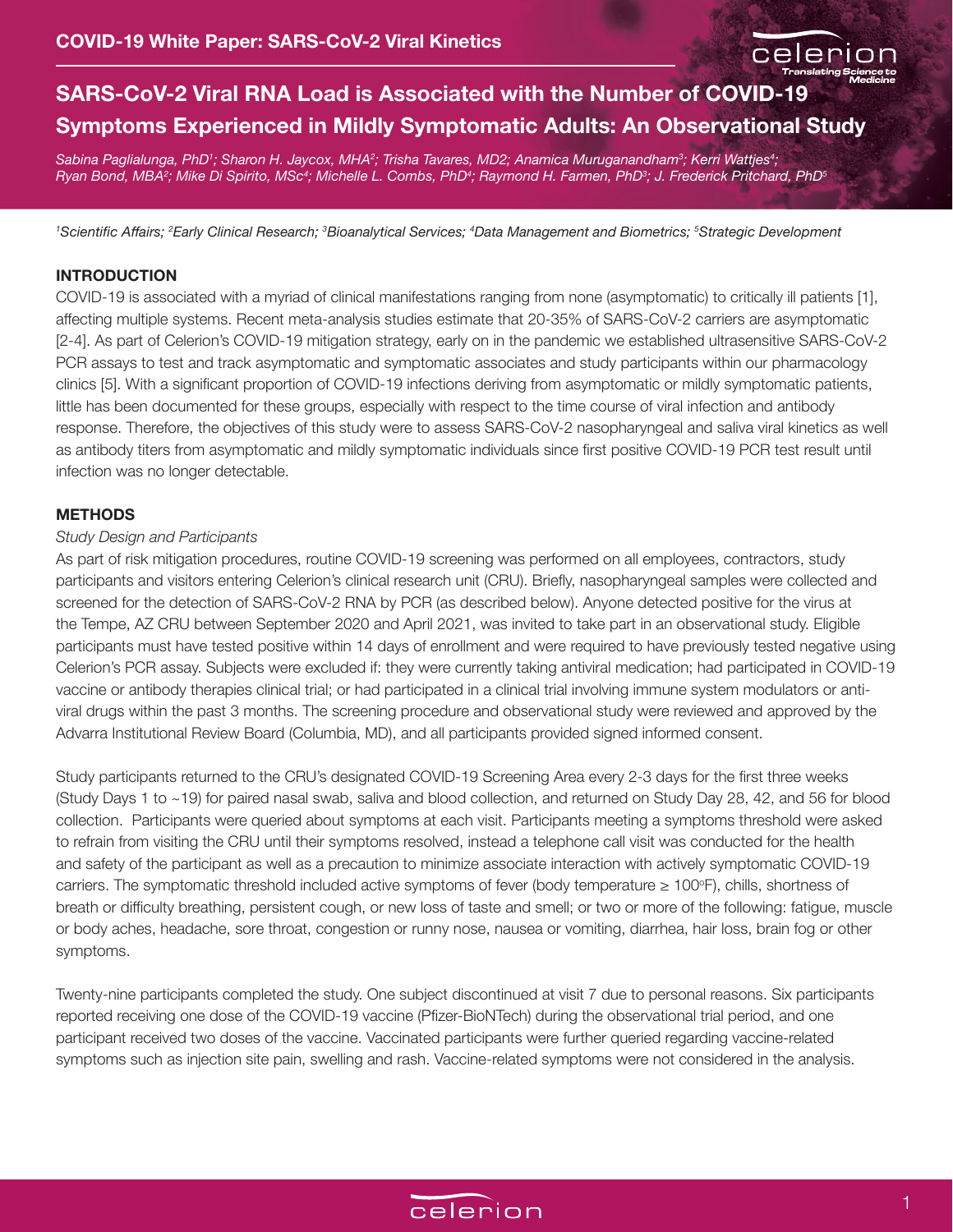## *Nasopharyngeal and Saliva Quantitative PCR Assay Development and Validation*

We established and validated an extraction-free ultrasensitive real-time polymerase chain reaction (qPCR) assay using CDC recommended and primers/probe sets as described in a separate report [5]. Briefly, nasopharyngeal samples were collected in viral transport medium (Hardy Diagnostics, Santa Maria, CA) and plated onto a 96-well optical plate (Applied Biosystems, Waltham, MA). Samples were heat inactivated and lysed for 5 min at 98°C in a thermal cycler (SimpliAmp Thermal Cycler, Applied Biosystems). Primer/probe sets for 2019-nCoV selected from the nucleocapsid gene (N1) and human RNase P gene (RP) (Integrated DNA Technologies, Coralville, IA), along with reaction mix (Reliance One-Step Multiplex RT-qPCR Supermix, BioRad, Hercules, CA) were added to the plate and loaded into the detector (7500 Real-Time PCR System, Applied Biosystems) for transcription and amplification. A standard curve was prepared using Heat-Inactivated 2019-nCoV (Integrated DNA Technologies) and samples were reported as genome copies/uL. The limit of detection was 0.5 genome copies/uL [5]. Screening (first positive COVID-19 test) PCR Ct values were extrapolated to genome copies/uL from an average standard curve.

Approximately 2mL of saliva was collected in a Saliva RNA Collection and Preservation System (Somru BioScience, Canada). Total nucleic acids were isolated with Maxwell® RSC Viral Total Nucleic Acid Purification Kit (Promega, Madison, WI). Transcription and amplification methods were performed as described above. The Heat-Inactivated 2019-nCoV standard curve and control samples were treated under the same conditions as the saliva samples, and results are reported as genome copies/uL. The limit of detection was 1.0 genome copies/uL [5].

### *Antibody Assay*

Serum samples were collected approximately on Study Days 1, 7, 13, 19, 28, 42, 56 to measure the immune response mounted using antibody assays against the SARS-CoV-2 spike protein (COBAS Elecsys Anti-SARS-CoV-2 S, Roche, Switzerland). Assay level of detection ranged from 0.4 to 2500 U/mL.

### *Statistical Analysis*

Results are presented as mean  $\pm$  standard deviation (SD). Log-transformed viral RNA and antibody data was analyzed using nonlinear regression with a one-phase decay or association model respectively. Separate nonlinear regression models were fit for symptomatic and asymptomatic participants and statistically compared using an F test. A p-value <0.05 suggested that separate curves provided a better fit than one curve for all data. Kaplan-Meier plots were created to visualize time to not detected or time to symptom resolution as indicated. Nasopharyngeal and saliva results were compared with a contingency analysis. Statistical analysis and graphical representations were performed with Prism, GraphPad (San Diego, CA).

# **RESULTS**

#### *Participant Characteristics and Symptoms*

Thirty participants (11 males / 19 females) enrolled in the study. The time from first positive test to enrollment (Visit 1) ranged from 1 to 28 days (Table 1). Average age was 30 years and the majority of participants were White Hispanic or Latino. Overall participants were classified as overweight with an average BMI of 27.2±4.8 kg/m<sup>2</sup> yet otherwise healthy, (10% reported a preexisting medical condition of asthma, 3% hyperthyroidism, 3% hypertension). In addition, only two participants were smokers.

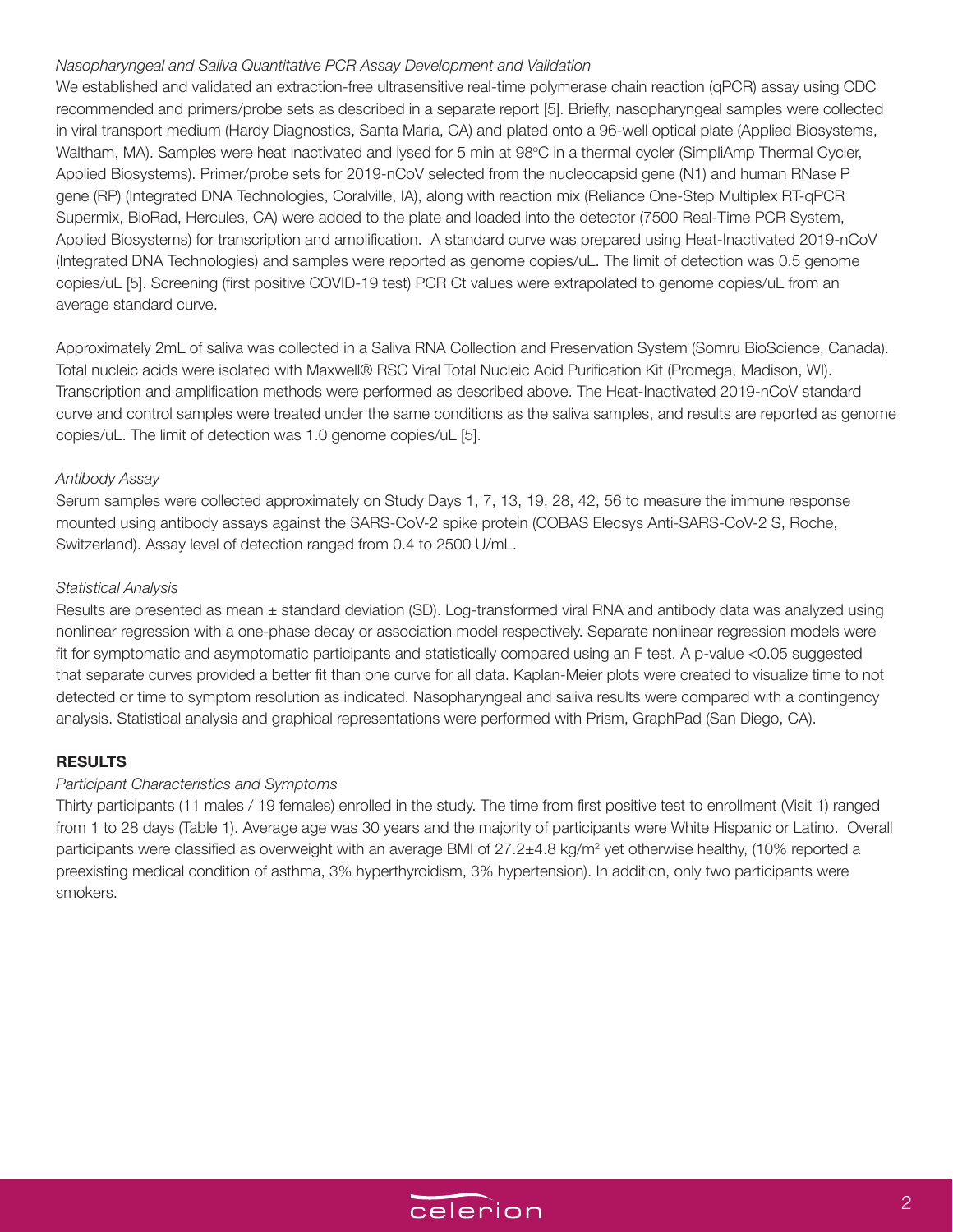# *Table 1. Summary of Demographic Characteristics*

| <b>Demographic Characteristic</b>                | <b>Study Population (n=30)</b> |
|--------------------------------------------------|--------------------------------|
| Age (years)                                      | $30.8 \pm 8.77$ (20 - 49)      |
| Gender (Male/Female)                             | 11/19                          |
| Self-Reported Race (%)                           |                                |
| • Asian                                          | 2(7%)                          |
| • Black or African American                      | 1(3%)                          |
| • White                                          | 26 (87%)                       |
| • Not reported                                   | 1(3%)                          |
| Self-Reported Ethnicity (%)                      |                                |
| • Filipino                                       | 1(3%)                          |
| • Hispanic or Latino                             | 17 (57%)                       |
| • Non-Hispanic or Non-Latino                     | 10 (33%)                       |
| • Not reported                                   | 2(7%)                          |
| Weight (kg)                                      | $166.1 \pm 38.8$ (105 - 246)   |
| BMI (kg/m <sup>2</sup> )                         | $27.2 \pm 4.8$ (18.6 – 36.3)   |
| <b>History of Smoking</b>                        |                                |
| • Non-smoker                                     | 28 (93%)                       |
| • Smoker                                         | 2(7%)                          |
| <b>Medical Conditions</b>                        |                                |
| • Asthma                                         | $3(10\%)$                      |
| • Hyperthyroidism                                | 1(3%)                          |
| • Hypertension                                   | 1(3%)                          |
| • Heart murmur                                   | 1(3%)                          |
| $\bullet$ GERD                                   | 1(3%)                          |
| • Suspected lupus                                | 1(3%)                          |
| Number of Days from 1st Positive Test to Visit 1 | $9.8 \pm 7.1$ (1 - 28)         |

Data presented as mean±SD with range in parenthesis or value and percentage.

Six participants remained asymptomatic throughout the entire study. Of the participants that were symptomatic, the majority only reported 1-2 mild symptoms since first testing positive and/or throughout the course of the study. The most commonly reported symptoms include headache, fatigue, cough, congestion or runny nose, and loss of taste and/or smell (Table 2). All symptoms were mild in nature and no subject required hospitalization for their symptoms.

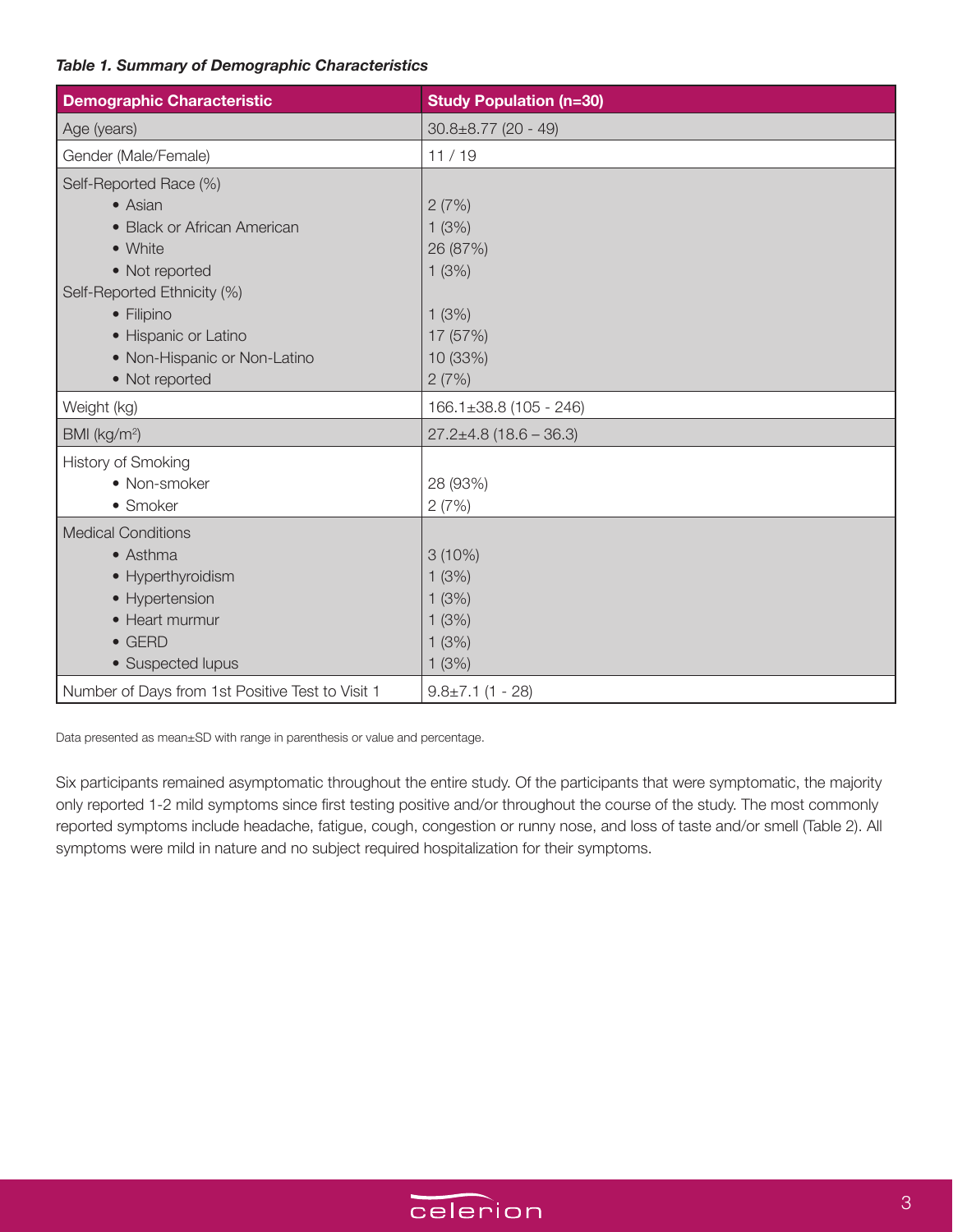# *Table 2. Summary of Symptoms*

| <b>COVID-19 Symptoms</b>                              | <b>Number of Participants (%)</b> |
|-------------------------------------------------------|-----------------------------------|
| <b>Total Number of Subjects</b>                       | 30 (100%)                         |
| Number of Asymptomatic Subjects                       | 6(20%)                            |
| Number of Subjects reporting 1-2 Symptoms             | 11 (37%)                          |
| Number of Subjects reporting 3-5 Symptoms             | $9(30\%)$                         |
| Number of Subjects reporting > 5 Symptoms             | 4 (13%)                           |
| Symptoms:                                             |                                   |
| Fever (Pyrexia)                                       | 2(7%)                             |
| Chills                                                | 6(20%)                            |
| Persistent Cough (Tussis)                             | 7 (23%)                           |
| New Loss of Taste or Smell (Aguesia or Anosmia)       | 7(23%)                            |
| Shortness of Breath or Difficulty Breathing (Dyspnea) | 4 (13%)                           |
| Fatigue                                               | $9(30\%)$                         |
| Muscle or Body Aches (Myalgia)                        | 4(13%)                            |
| Headache                                              | 11 (37%)                          |
| Sore Throat (Pharyngitis)                             | $3(10\%)$                         |
| Congestion or Runny Nose (Rhinorrhea or Rhinitis)     | 17 (57%)                          |
| Nausea or Vomiting (Emesis)                           | 6(20%)                            |
| Diarrhea (Gastroenteritis)                            | 4 (13%)                           |
| Newly Identified COVID-19 Symptoms:                   |                                   |
| Brain Fog (Cognitive Impairment)                      | 2(7%)                             |
| Hair Loss (Alopecia)                                  | 2(7%)                             |

# *Asymptomatic SARS-CoV-2 Carriers have Lower Nasopharyngeal Viral RNA*

On average, asymptomatic participants started with an initial screening SARS-CoV-2 viral load 3.6x lower than symptomatic participants and dramatically decreased viral levels 5-10 days post a first positive test (Figure 1A). While, the symptomatic group also demonstrated a drop in viral RNA by 7-fold from screening to one-week post, this was not nearly the same magnitude change seen with the asymptomatic cohort (Figure 1A). Interestingly, two symptomatic participants maintained high viral levels >20 days since their first positive test. Most symptomatic participants reported having active symptoms during the first 20 days since testing positive; and the presence of active symptoms during a study visit did not seem to result in a higher viral load (Figure 1B). Nonlinear regression modeling revealed that asymptomatic viral levels are significantly lower than symptomatic counterparts, especially over the first week since testing positive (p=0.004, Figure 1B). Moreover, asymptomatic participants also seem to clear the virus faster. A Kaplan-Meier plot demonstrates a slight reduction in number of days to achieving not detected status (Figure 1C).

# *Faster Saliva RNA Clearance Rates in Asymptomatic vs Symptomatic Subjects*

From the 251 paired longitudinal samples, fewer saliva samples were detected positive for SARS-CoV-2 compared to nasopharyngeal samples (26% vs 45%), indicating a difference in detection between the two types of specimens. As such, the sensitivity and specificity (and 95% CI) for saliva compared to nasopharyngeal were 0.372 (0.288 to 0.465) and 0.826 (0.754 to 0.880) respectively. In addition, mean viral concentration was 9.7x lower in saliva compared to nasopharyngeal samples. Nonetheless, the saliva viral RNA time course for asymptomatic and symptomatic participants followed a similar trend as the nasopharyngeal samples (Figure 1D). Specifically, nonlinear regression modeling shows that initial saliva RNA levels were higher in symptomatic participants (p<0.0001, Figure 1E) and virus clearance was delayed (Figure 1F) compared to asymptomatic counterparts.

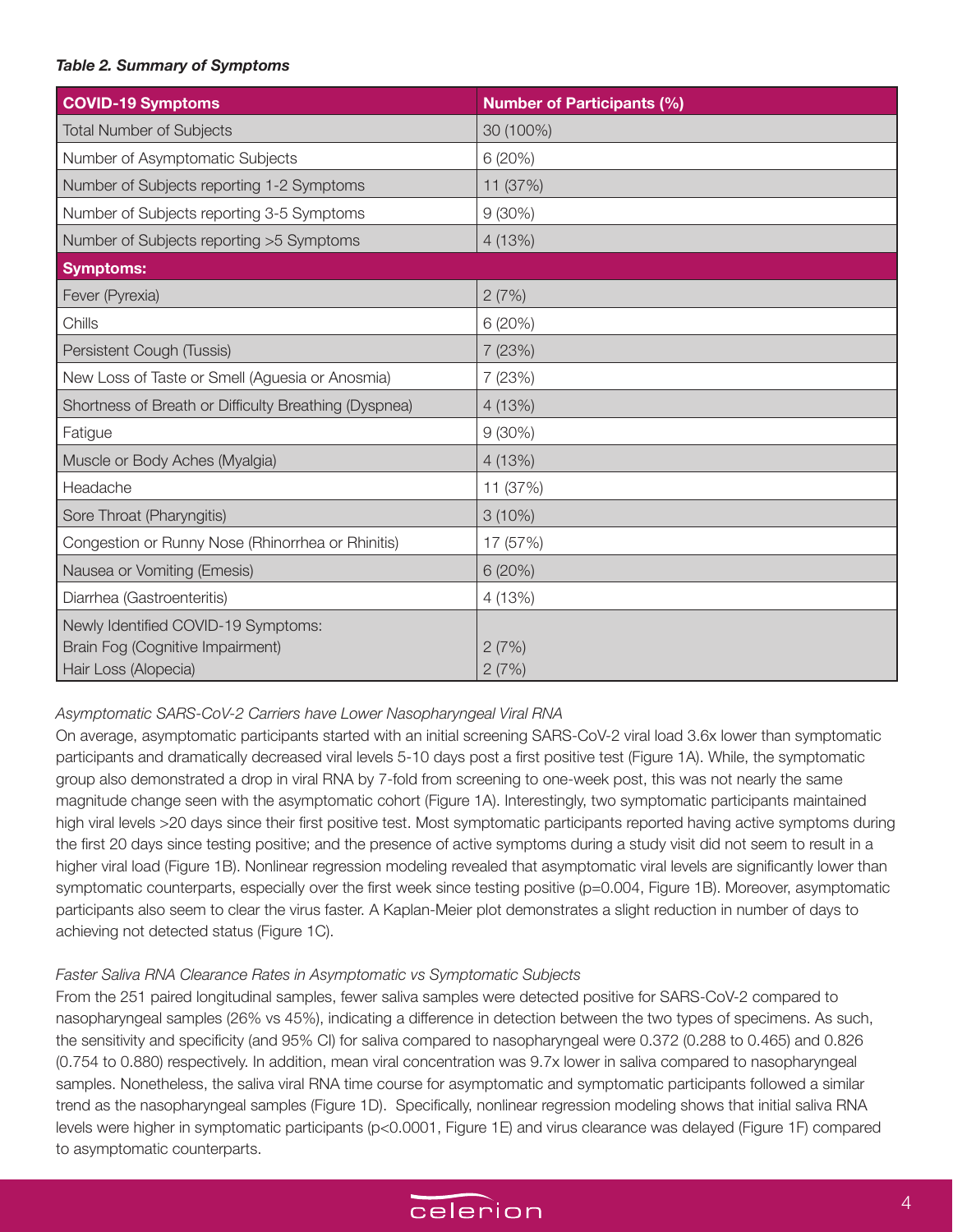



(A and B) Nasopharyngeal and (D and E) saliva SARS-CoV-2 viral level time course for individual asymptomatic (blue) and symptomatic (black) participants. Not detected (ND) results hypothetically set at -2.0 and -1.3 Log genome/µL for nasopharyngeal and saliva, respectively. (B and E) Nonlinear regression one phase decay models of asymptomatic and symptomatic, including participants with active symptoms during study visit (filled circles). Solid curves are best-fit models and shaded area represents 95% confidence intervals (CI). (C and F) Kaplan-Meier plot of days to not detected for asymptomatic and symptomatic participants. Date of first ND results followed by subsequent ND findings indicated by 1, otherwise date of a positive test results was indicated by 0.

*Asymptomatic and Symptomatic Participants Display Similar Immune Response to SARS-CoV-2 Spike Protein* The time course of antibody titers demonstrated that all participants mounted an immune response to SARS-CoV-2 spike protein (Figure 2A). In general, antibody titers increased over the first 10-15 days post testing positive for SARS-CoV-2, then **4 A B** plateaued for the remainder of the study. Both groups demonstrate similar titer levels over the course of the study. Nonlinear **3** regression modeling and weekly mean antibody titer display nearly superimposable lines for asymptomatic and symptomatic **2** participants (Figures 2B and 2C). The presence of active symptoms did not have an effect on immune response in our cohort. **SARS-CoV-2 Spike Protein Antibody Titers (Log U/mL)**

#### *Figure 2. SARS-CoV2 Antibody Titers*



**2** are depicted with a solid line.area represents 95% CI. (C) Mean weekly antibody titer for asymptomatic (A; blue) and symptomatic (S; black) subjects. Upper and lower limits of detection models of asymptomatic (blue circles) and symptomatic (black circles). Vaccinated participants shown in green. Solid curves are best-fit models and shaded **SARS-CoV-2 Spike Protein Antibody Titers (Log U/mL)** (A) Individual asymptomatic (blue) and symptomatic (black) participant SARS-CoV2 antibody titer time course. (B) Nonlinear regression one phase association

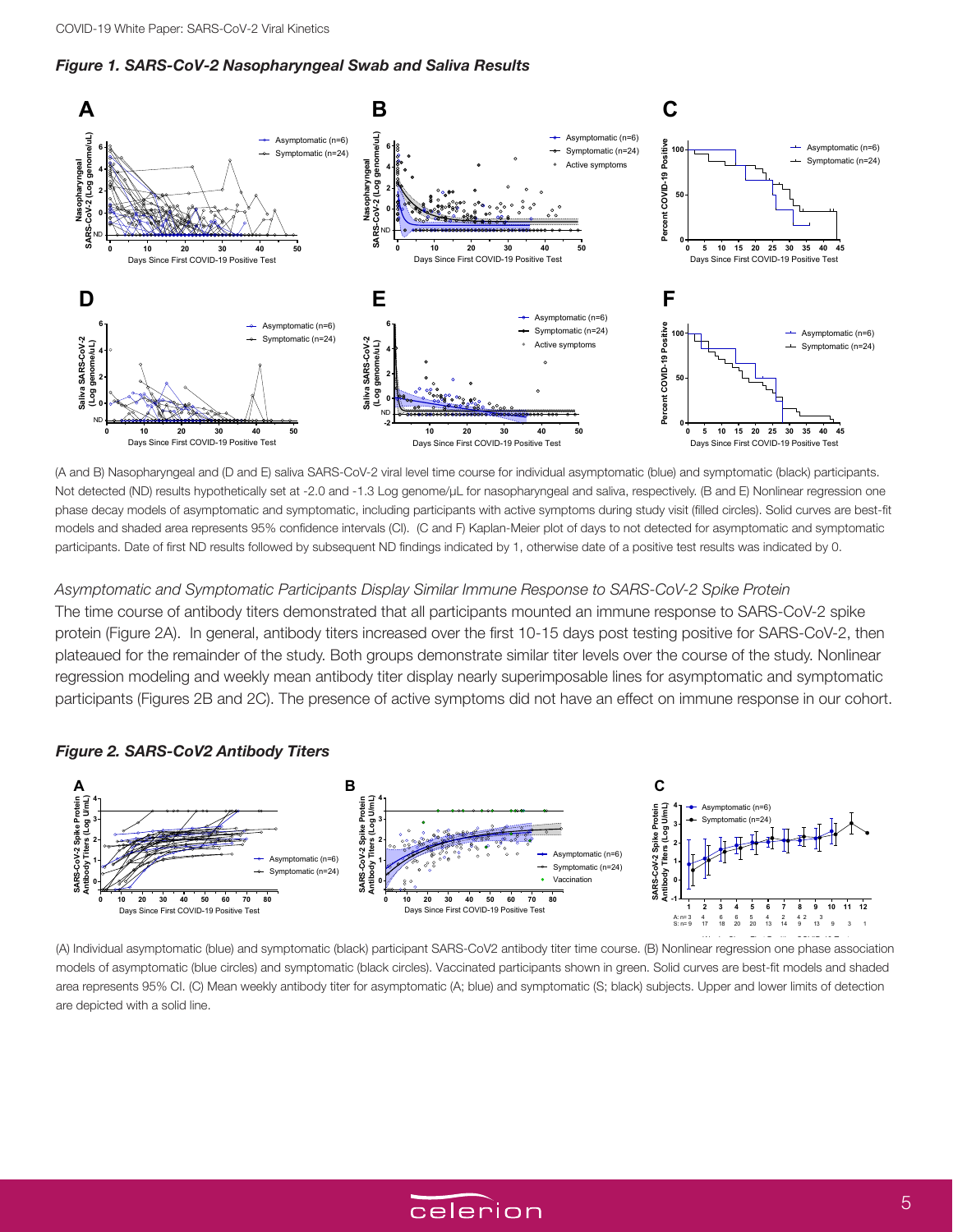#### *Highly Symptomatic Participants Display Elevated Viral RNA and Reduced Immune Response*

A small group of participants were considered to be highly symptomatic and reported >5 symptoms over the course of the study (Table 2). These included fever, chills, congestion, shortness of breath, fatigue, loss of taste or smell, and gastrointestinal symptoms. We defined moderately symptomatic participants as those that experienced 3-5 symptoms while minimally symptomatic participants reported the occurrence of 1-2 symptoms. Overall, highly symptomatic participants displayed elevated nasopharyngeal viral levels over the course of the study and a symptom-dependent 'dose response' emerged from the modeled data (p<0.0001, Figure 3A). A similar trend was observed for the saliva data, where highly symptomatic participants show elevated viral RNA (p=NS, Figure 3B) and the rate of detected samples over three weeks of collection was greater for this group compared to participants with moderate and minimal symptoms (Highly: 48%; Moderate: 31%; Minimal: 12%). Moreover, highly symptomatic participants also demonstrated a reduced immune response as antibody titers were lower over the course of the study compared to moderately and minimally symptomatic counterparts (p=0.0002, Figure 3C). Finally, while the majority of participants reported symptom resolution by their last visit, two of the four highly symptomatic participants continued to report symptoms (Figure 3D).



#### *Figure 3. Symptom-Dependent Viral Load and Antibody Titers Response*

*Nonlinear regression models of minimal symptomatic (orange), moderately symptomatic (red) and highly symptomatic (purple) participants. Solid curves are best-fit models and shaded area represents 95% CI. (A) Nasopharyngeal samples analyzed by one phase decay model. ND results hypothetically set at -2.0 Log genome copies/µL. (B) Saliva samples analyzed by one phase decay model. ND results hypothetically set at -1.3 Log genome copies/µL. (C) Antibody titer samples analyzed by one phase association models. Upper and lower limits of detection are depicted with a solid line. (D) Kaplan-Meier plot of time to*  symptom resolution. Date when last reported symptom was resolved is indicated by 1, otherwise unresolved symptoms or date of last symptomatic visit *indicated by 0.*

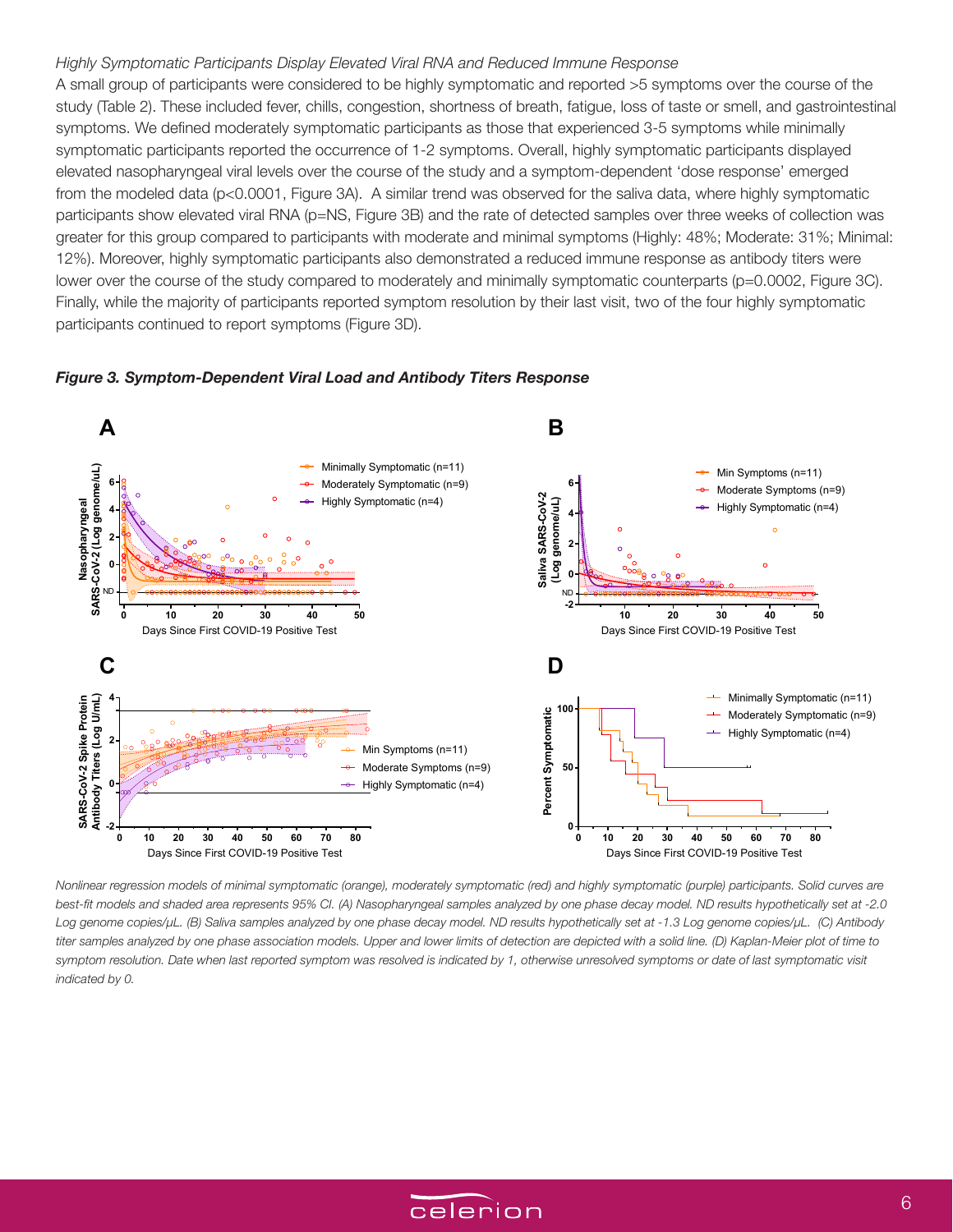### **DISCUSSION**

Since the start of the pandemic, clinicians, researchers and epidemiologists have primarily focused on the symptomology and viral kinetics of SARS-CoV-2 in hospitalized patients. To better understand the viral time course in asymptomatic and mildly symptomatic subjects, we conducted an observational study in COVID-19 positive but otherwise healthy adults to track the virus until it was no longer detectable in nasopharyngeal and saliva samples. To achieve this we established and validated ultrasensitivity PCR SARS-CoV-2 assays for nasopharyngeal and saliva samples, reaching limits of detection of 0.5 and 1.0 genome copies/uL, respectively [5]. Overall, we observed quantifiable differences in SARS-CoV-2 viral RNA levels between asymptomatic and symptomatic subjects in both nasopharyngeal and saliva specimens, as well as detectable differences among mildly symptomatic subjects, with participants reporting >5 symptoms having higher viral levels and lower antibody titer than subjects with minimal or moderate number of symptoms.

Early studies found the incidence of asymptomatic SARS-CoV-2 confirmed infection ranged from 2-57% [6]. Now over two years into the pandemic this number had been further refined, a recent large meta-analysis of more than 350 studies estimates pooled asymptomaticity is 35% [4]. While our incidence of asymptomatic carriers is less than the estimated pooled percent, it is worthy to note that we did follow our subjects for 8 weeks, querying for symptoms at each visit. This allowed us to capture information on both post-acute as well as common chronic COVID-19 symptoms such as shortness of breath, fatigue and brain fog, which have been identified as part of "long-COVID" in non-hospitalized patients [7].

While not all studies agree [8, 9], emerging data demonstrate asymptomatic carriers tend to have lower viral load than symptomatic subjects [10-14], supporting our findings. Kawasuji et al. reported significantly higher mean viral load at initial nasopharyngeal sample collection in symptomatic patients compared to asymptomatic carriers [10]. Moreover, asymptomatic patients displayed higher Ct (lower viral load) compared to symptomatic patients 7-13 days after admission to the hospital [12]. In addition, severely ill patients demonstrated lower mean Ct values by 2.8 and 2.5 points in nasal and throat swab respectively, compared to mild-to-moderate cases [8], suggesting an association between viral load and degree of symptoms. Indeed, we observed a trend in increasing viral load and number of symptoms experienced in mildly symptomatic participants. We next explored whether higher viral levels would lead to slower viral RNA clearance.

On average, SARS-CoV-2 viral load or residual RNA is no longer detected 20-30 days post exposure [15-17]. Data modeling from throat swab samples found that viral load decreases towards the detection threshold (>40 Ct) at about day 21 after symptom onset [15]. Similarly, in a study of 26 asymptomatic participants, the median period from diagnosis to negative test was 21.5 days (10-36 days) [16]. Using our ultrasensitive nasopharyngeal assay, we were able to detect virus levels out to day 49, albeit the majority of participants (58% of the entire cohort) were considered not detected by day 30 since a positive COVID-19 diagnosis. Commonly, once an individual achieves one or in some cases two consecutive not detected results, they are considered virus free. It is important to note that we used a more stringent criterion to declare a participant "not detected" as we were repeatedly collecting samples over a 3-week period. The majority of participants displayed detectable levels of SARS-CoV-2 RNA in between "not detected" test days. Since we could not confirm this was residual or viral fragments, we counted these days towards a "positive" outcome. In agreement with our findings, faster viral clearance in asymptomatic individuals was observed compared to symptomatic counterparts [18]. When examining the nasopharyngeal and saliva data from our asymptomatic and symptomatic group, in both cases, the asymptomatic group tended to clear SARS-CoV-2 RNA faster, therefore suggesting the presence of symptoms was a factor associated with delayed viral clearance.

As anticipated, all study participants mounted an antibody response against the SARS-CoV-2 spike (S) protein. Despite differences in viral RNA, modelling data showed a similar response between asymptomatic and symptomatic groups, which plateaued ~15 days from first COVID-19 positive test and was maintained out to 10 weeks or more. In line with our results, Lei et al. demonstrated SARS-CoV-2 protein specific, S1 and N, IgM and IgG responses peaked 17-25 days after first exposure in a cohort of asymptomatic subjects [19]. However, only N-specific IgG could be detected after 2 months since first exposure, with S1-specific IgM and IgG trending down 40 days post exposure. Furthermore, they observed differing dynamic response in mild patients. In mildly symptomatic patients, S1- and N-specific IgG response were persistently high over 65 days [19], consistent with our findings. Discrepancies in asymptomatic response between the two studies may be

# celerion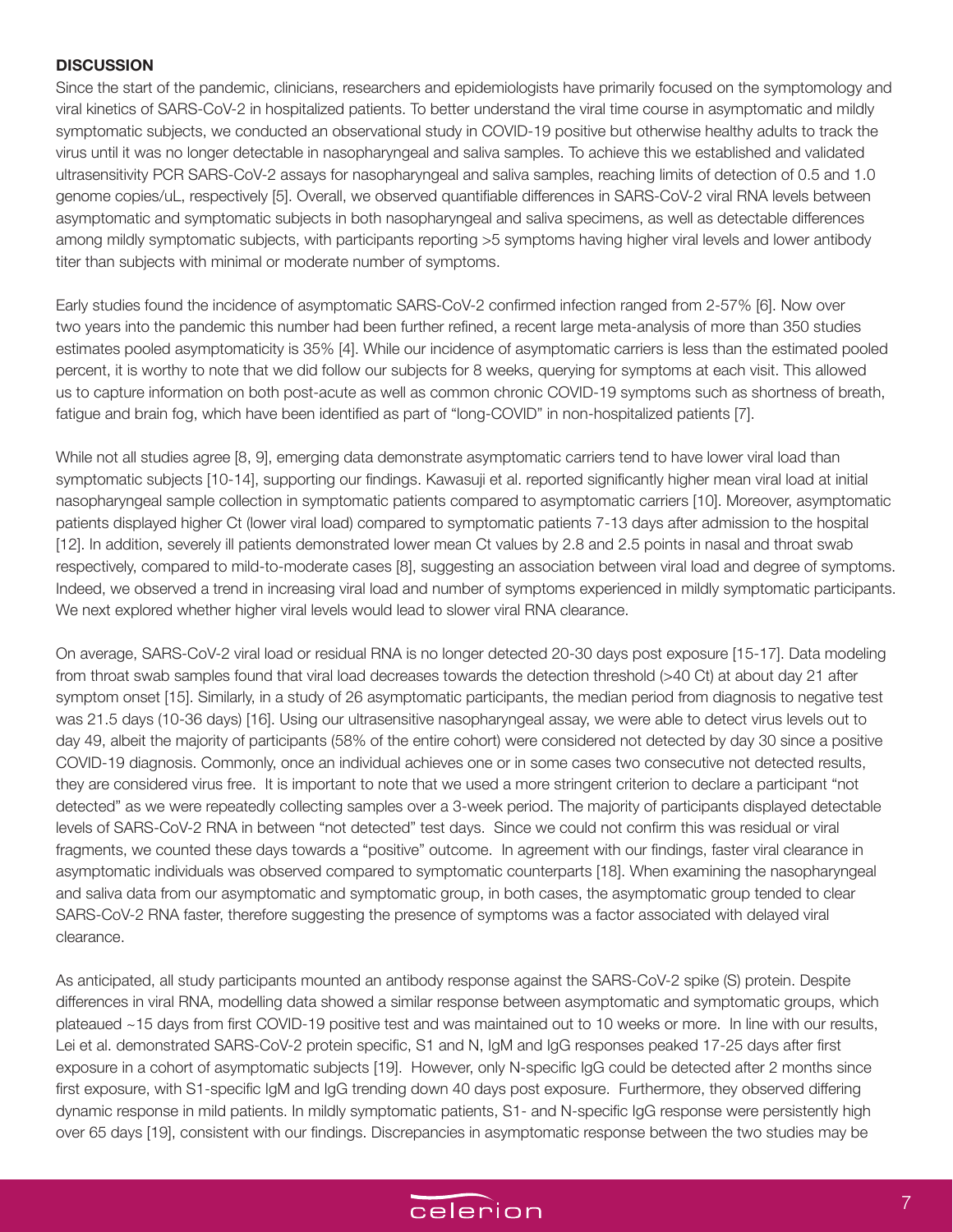related to the detection method. We used an electrochemiluminescence immunoassay that captures predominately S-specific IgG, but also IgA and IgM, meanwhile the Lei study assessed individual antibody response via serum proteome microarray analysis. When comparing severely and mildly ill patients, Wang and colleagues detected N-IgG in both groups 9 days after onset of symptoms, and titers remained at a similar high level throughout the study [20]. On the other hand, in an analysis comparing intensive care unit (ICU) and non-ICU symptomatic patients, Sun et al. found significantly lower S-IgG response in ICU patients compared to non-ICU three weeks post symptom onset [21]. Interestingly, this association between symptom severity and reduced antibody titers seems to be S-IgG dependent, as N-IgM, N-IgG and S-IgM were all higher in ICU patients in the second and third week after symptom onset. This led the authors to conclude that reduced S-IgG response may have contributed to longer hospital stay and delayed viral clearance in ICU patients [21]. This rationale may also apply to our mildly symptomatic group, as we observed lower spike antibody titers in highly symptomatic subjects.

A limitation of our study is that we were not able to confirm infectivity or virus viability by cell culture experiments nor viral strain, and therefore rely on other studies when we suggest residual viral RNA rather than viral load was detected up to 50 days since first positive. For example, early findings from Bullard and colleagues suggested that replication-competent virus is no longer viable past 8 days of symptom onset from nasopharyngeal and endotracheal samples acquired during routine screening [22]. Therefore, despite detecting positive for SARS-CoV-2 weeks past first positive test, the likelihood of being infectious is extremely low. Another limitation of our study is related to the infection time course. Since we relied on twoweek screening data and did not collect contract-tracing information, we were unable to confirm dates of exposure, and may have under- or over-estimated viral load differences depending on exposure timing. We did attempt to minimize the time between exposure and enrollment by requiring a prior negative COVID-19 test as part of inclusion criteria to limit this interval to a maximum of two weeks. Finally, it is important to note that the data collected for the highly symptomatic group is not as robust since our protocol stipulated that any participant exceeding a symptom threshold were not permitted to attend in-person visits. Nonetheless, over the course of the 8-week study we were able to collect 28 data points from 4 highly symptomatic subjects.

## **CONCLUSIONS**

Overall, we observed a symptom-dependent relationship with SARS-CoV-2 RNA levels in nasopharyngeal and saliva samples. Our findings suggest that a viral load threshold may be a contributing factor to developing symptoms. Even among the vaccinated, suppressed viral load is associated with reduced symptoms experienced in breakthrough cases [23, 24]. Therefore, this relationship between viral load and symptoms warrants further exploration, especially as more virulent strains emerge. Importantly, Celerion used the results of this study to help inform on appropriate risk mitigation policies that ensured the safety of participants, employees, and visitors to its research facilities as the pandemic progressed.

#### **ACKNOWLEDGMENTS**

The study authors would like thank the participants for their involvement in the trial. We would also like to acknowledge assistance from Celerion's Nursing, Screening, PCR Lab, Clin Lab, Sample Management and Data Management and Biometrics departments.

#### **REFERENCES**

- 1. Gallo Marin B, Aghagoli G, Lavine K, Yang L, Siff EJ, Chiang SS et al. Predictors of COVID-19 severity: A literature review. Rev Med Virol. 2021;31(1):1- 10.
- 2. Buitrago-Garcia D, Egli-Gany D, Counotte MJ, Hossmann S, Imeri H, Ipekci AM et al. Occurrence and transmission potential of asymptomatic and presymptomatic SARS-CoV-2 infections: A living systematic review and meta-analysis. PLoS Med. 2020;17(9):e1003346.
- 3. Alene M, Yismaw L, Assemie MA, Ketema DB, Mengist B, Kassie B et al. Magnitude of asymptomatic COVID-19 cases throughout the course of infection: A systematic review and meta-analysis. PLoS One. 2021;16(3):e0249090.
- 4. Sah P, Fitzpatrick MC, Zimmer CF, Abdollahi E, Juden-Kelly L, Moghadas SM et al. Asymptomatic SARS-CoV-2 infection: A systematic review and meta-analysis. Proc Natl Acad Sci U S A. 2021;118(34).
- 5. Paglialunga S, Jaycox SH, Tavares T, Muruganandham A, Devaki B, Wattjes K et al. SARS-CoV-2 PCR Assay Validation Nasopharyngeal vs Saliva Sample Collection. Celerion White Paper. 2022.
- 6. Gao Z, Xu Y, Sun C, Wang X, Guo Y, Qiu S et al. A systematic review of asymptomatic infections with COVID-19. J Microbiol Immunol Infect. 2021;54(1):12-6.